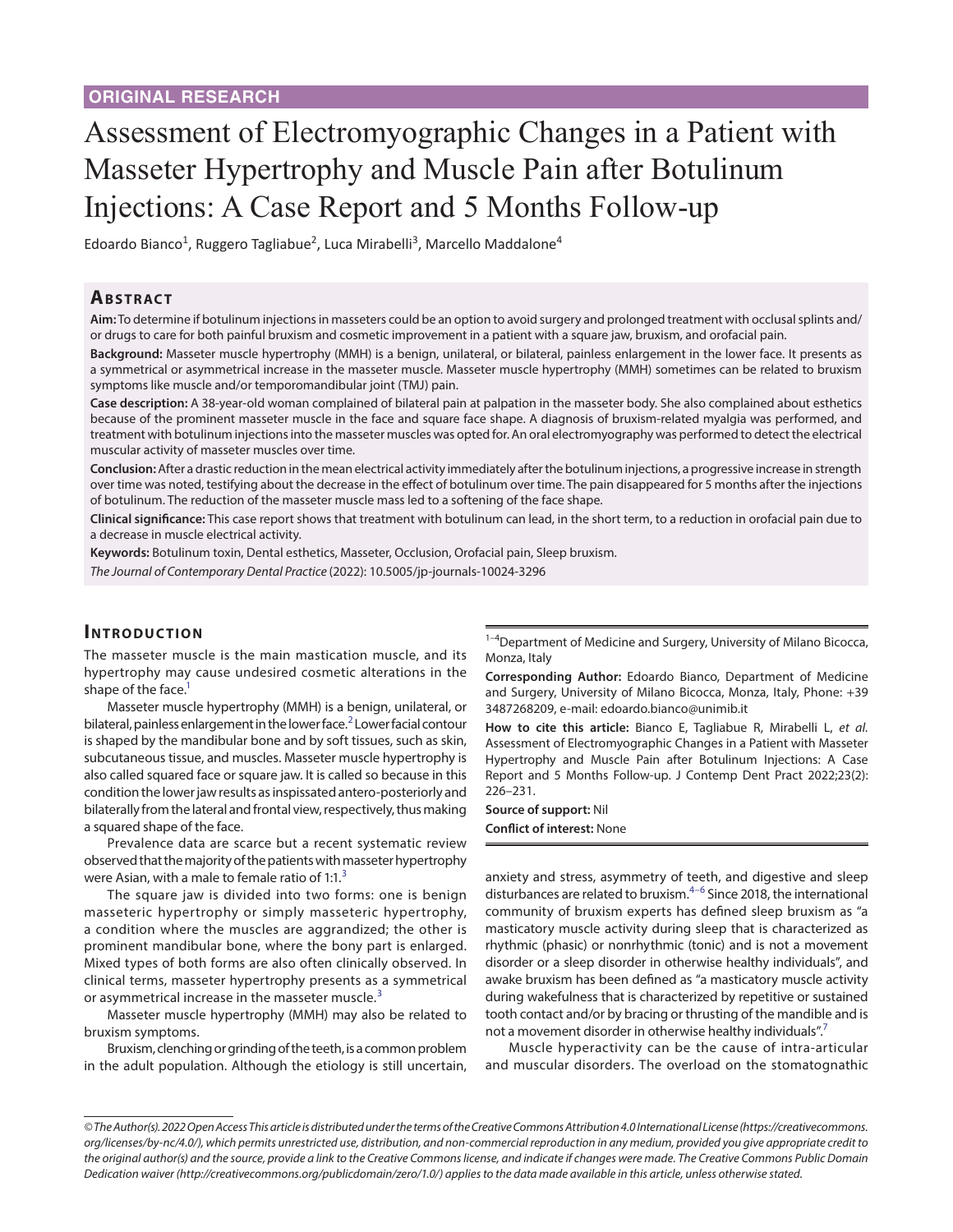structures, in patients with bruxism, can lead to pain and spasm in masticatory muscles, headache, neck pain, and functional limitation in movement of the mandible. $8,9$  $8,9$ 

Muscular surgical reduction for the correction of MMH was a common choice in the past, but the risk of damaging the facial nerve with this kind of intervention is quite high. Other disadvantages of a surgical correction are the risks associated with general anesthesia, postoperative hemorrhage, edema, hematoma, infection, and scarring. Therefore, medical management utilizing botulinum toxin A started to be successfully used to correct hypertrophy of the masseter muscle.<sup>10[,11](#page-4-9)</sup>

Botulinum toxin (*abobotulinum*) is a neurotoxic protein produced by the *Clostridium botulinum* bacterium. Its mechanism of action is expressed through the denaturation of the Snap 25 protein of the SNARE complex with consequent blocking of the release of acetylcholine in the neuromuscular plaque, thus preventing the transmission of the nerve impulse to the muscle fibers, it is, therefore, a presynaptic block. The result will be that of flaccid paralysis of the muscle[.12](#page-4-10)[,13](#page-4-11)

The authors present a case in which a 38-year-old woman with bilateral MMH and bruxism and local pain was treated with botulinum toxin A to correct masseteric hypertrophy and functional impairment.

Electromyography (EMG) is a noninvasive exam, which evaluates the masticatory muscle activity by facial application on the cleaned skin of sensors, close to the masseter muscle, and anterior temporal muscle. In the present case, it was used to analyze the changes in muscular activity before and after the treatment with botulinum toxin A[.14](#page-4-12)[–16](#page-4-13)

# **CASE DESCRIPTION**

The patient, a 38-years-old woman, presented to the Dental Clinic of San Gerardo Hospital in Monza because of localized bilateral facial pain that has been present for about 6 months. The clinical practice followed the principles of Helsinki for human experimentation.

#### **History**

No signs or symptoms of TMJ pain, noises, or locking were detected. Mandibular movements were in the normal range and there was no history of temporomandibular joint clicking and no family history of masseter hypertrophy. No history of TMJ or masseter muscle pain was reported.

## **Clinical Examination**

Muscle pain at palpation in the masseter body was present bilaterally, leading to a diagnosis of myalgia according to diagnostic criteria for temporomandibular disorders (DC/TMD). The diagnosis of bruxism was made with the diagnostic criteria for sleep bruxism of the American Academy of Sleep Medicine. These criteria are the referral of sounds of tooth-grinding during sleep, which must be confirmed by a roommate, plus a report of one criterion between masticatory muscle fatigue or pain on waking, masseteric hypertrophy, and abnormal tooth wear.<sup>17</sup> Bilateral masseter muscle hypertrophy was also noted, thus suggesting a connection with the bruxism-related pain. Among the aforementioned criteria, only tooth wear was not present in this case report.

The patient also complained about esthetics because of the prominent masseter muscle in the face and square face shape.



**Fig. 1:** Sensors placed on masseters and temporal muscles

#### <span id="page-1-0"></span>**Treatment**

Since the problem concerned both muscle pain and facial esthetics, treatment with botulinum injections into the masseter muscles was opted for.

The patient signed an informed consent form and the therapeutic protocol followed the Helsinki principles of medical ethics.

An oral electromyography was performed to detect the electrical activity of masseter muscles in µV. A four-canal surface EMG was performed using BTS TMJoint® (BTS Bioengineering) oral electromyograph. Bipolar circular-shaped electrodes with a diameter of 1 cm and pre-gelled with saline base conductive gel were used. The skin was first cleansed with denatured ethyl alcohol. The electrodes were placed at the belly of the masseters (at the intersection of the tragus-commissure labial and exocanthiongonion lines) and along the anterior border of the temporal muscle, at the level of the coronal suture, after palpation of the muscles in maximum clenching to feel their anatomy. The inter-electrode distance was kept constant at 2 cm [\(Fig. 1\)](#page-1-0).

The acquisition protocol consisted of two tests with a duration of 5 seconds each:

- Clenching test on cotton rolls (COT), to be placed between upper and lower premolars and molars, both on the left and right side, without constraining the canine guidance and not too close to the cheeks not to alter proprioception.
- Test in maximum bite force, also known as maximum voluntary clenching (CLE), on teeth.

During the test, the patient was seated on a straight-back chair without metal structures, with the eyes closed, the feet touching the floor, the hands along the thighs, and the head straight. During the 5 seconds of each test, the patient was continuously encouraged to keep the maximum clenching strength. Measurements taken using EMG were processed by Dental Contact Analyzer® (BTS Bioengineering) software which returns numerical values of the muscular electrical activity analyzed.

The Dental Contact Analyzer® (BTS Bioengineering) software provides the following data:

- Mean activity of each muscle (left and right masseter, left and right temporalis) during the 5 seconds of each EMG record expressed in µV\* sec.
- Total muscular activity during the EMG recording time expressed in µV\* sec.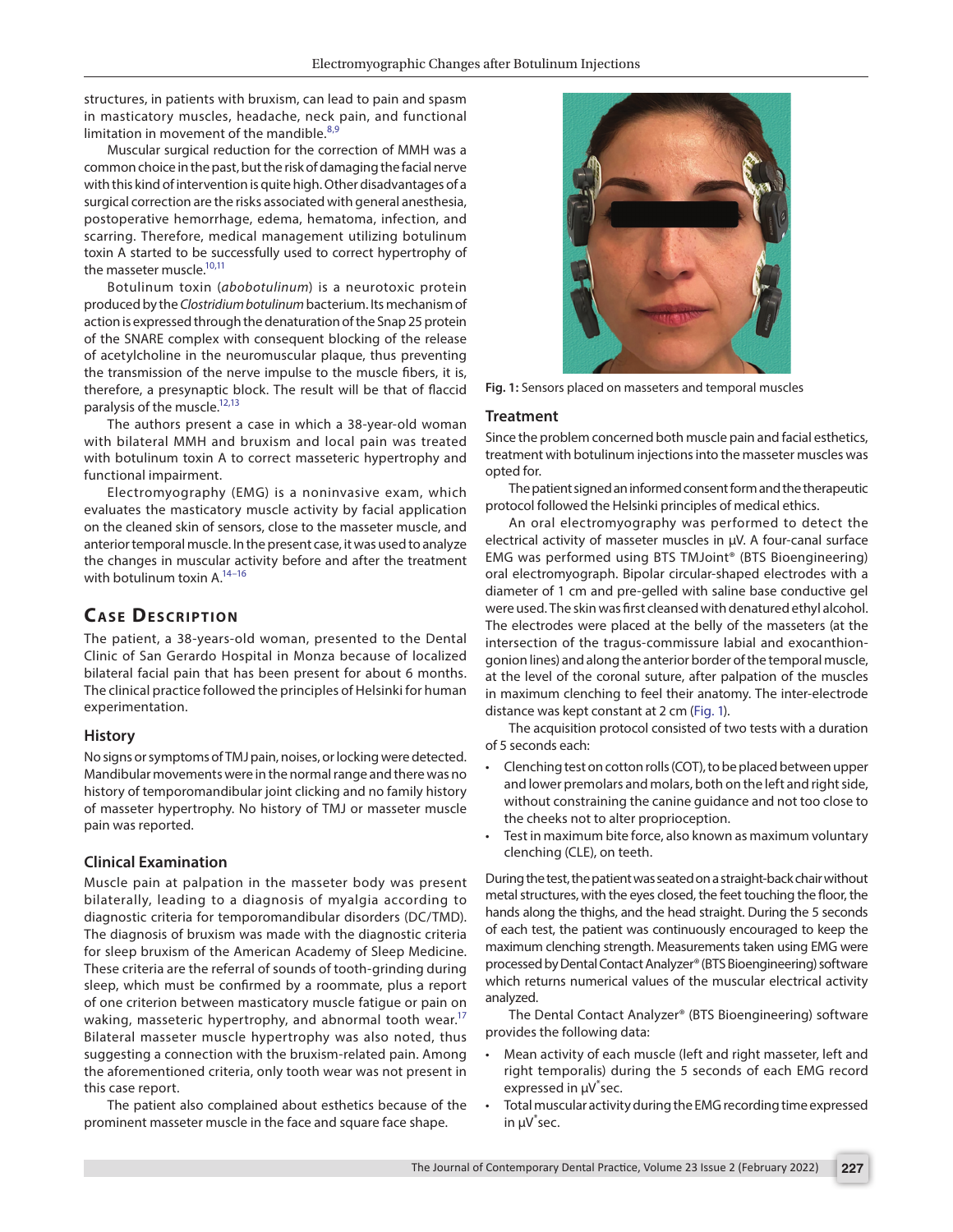

**Fig. 2:** Injection points on the right masseter located to form a triangle with a lower base

<span id="page-2-1"></span><span id="page-2-0"></span>**Table 1:** Mean electrical activity of left and right masseter at T0–T3

|               | TΟ     | Τ1    | T2     | T3     |
|---------------|--------|-------|--------|--------|
| Right M. COT. | 374.4  | 56.17 | 126.85 | 208.17 |
| Right M. CLE. | 311.11 | 48.15 | 79.81  | 185.41 |
| Left M. COT.  | 316.7  | 48.4  | 95.39  | 154.01 |
| Left M. CLE.  | 279.35 | 55.1  | 103.37 | 177.54 |

COT, cotton rolls; CLE, maximum voluntary clenching; M, masseter

The aim of this first electromyographical recording (T0) was to assess a baseline so that changes in masseter muscular activity could be determined. Temporal muscle activity was recorded as well because of the four-canal surface EMG protocol. Photos were taken after the positioning of the electrodes so that they could be repositioned in the identical position in the successive tests.

The patient was treated with *abobotulinumtoxin A* (BTX-A), following a codified protocol.

The infiltration points have been identified, 3 for each muscle, located to form a triangle with a lower base ([Fig. 2](#page-2-0)).

At T0, immediately after the first electromyography, 18 Speywood Units were infiltrated for each injection point for a total of 54 US per muscle.

A check was carried out 14 days after T0 and further infiltration of BTXA of 8 US per injection point was carried out for a total of 24 Speywood Units per side.

#### **Follow-up**

Further electromyographic exams were made 1 (T1), 3 (T2), and 5 (T3) months after the treatment with botulinum toxin to see the duration of the effects of the treatment [\(Table 1](#page-2-1)).

The examination of painful muscle sites was performed at each visit by the same specialist on the basis of the masseter muscle sites determined by DC/TMD. These sites are the upper, middle, and lower parts of the masseter muscle (with 1 kg palpation pressure). During palpation, the patient's mandible was in a rest position, with the teeth out of contact.<sup>18</sup>

#### **Electromyographic Activity**

From T0 to T1, the mean electrical activity of the right masseter muscle decreased by 85% and the mean electrical activity of the left



<span id="page-2-2"></span>**Fig. 3:** Mean electrical activity of left and right masseter at T0–T3. COT, cotton rolls; CLE, maximum voluntary clenching; M, masseter

masseter muscle decreased by 84.53%. At T2, the mean electrical activity was 33.88% of the initial (T0) mean electrical activity for the right masseter and 25.65% for the left masseter, while at T3 the mean electrical activity was 55.6% of the initial (T0) mean electrical activity for the right masseter and 59.59% for the left masseter, highlighting a progressive increase in strength over time [\(Fig. 3\)](#page-2-2).

#### **Pain Assessment**

With regards to the muscle pain, before the treatment with botulinum, the pain sites examined on the basis of DC/TMD were 6 out of a total of 6. They decreased to 0 at T1, remained unvaried at 0 at T2, and then increased to 2 at T3. The patient didn't refer pain at temporal muscle sites.

### **Esthetic Result**

The treatment of the masseter muscle with BTX and the consequent functional decrease of the same has led to a decrease in muscle mass. This significantly affected the esthetics of the patient. The reduction of the masseter muscle mass caused a positive effect on the patient, thanks to a reduction in the thickness of the preauricular region with a softening of the face shape and reduction of the square jaw ([Fig. 4\)](#page-3-0).

## **Dis c u s sio n**

Bruxism is one of the main risk factors for myofascial pain in the masticatory muscles and temporomandibular joint disorders.<sup>19</sup>

The origin of MMH is unclear. It may be a consequence of masticatory muscle hyperactivity or para functions and dysfunctions in the stomatognathic system, even though they cannot be verified in all cases of hypertrophy.

Hyperactivity of some muscles related to their continuous activation during parafunctions like bruxism can modify their anatomical characteristics because of the stimuli to which they are subjected, leading to changes in the size of fibers guided by the central nervous system. A relation with stress has been assumed in some cases.<sup>15,[20,](#page-4-18)[21](#page-4-19)</sup> Some cases of MMH may also be congenital.

The most common treatments for the management of bruxism are conservative symptomatic therapeutic modalities such as behavioral and physical treatments, sleep hygiene measures combined with relaxation methods, occlusal splint therapy,

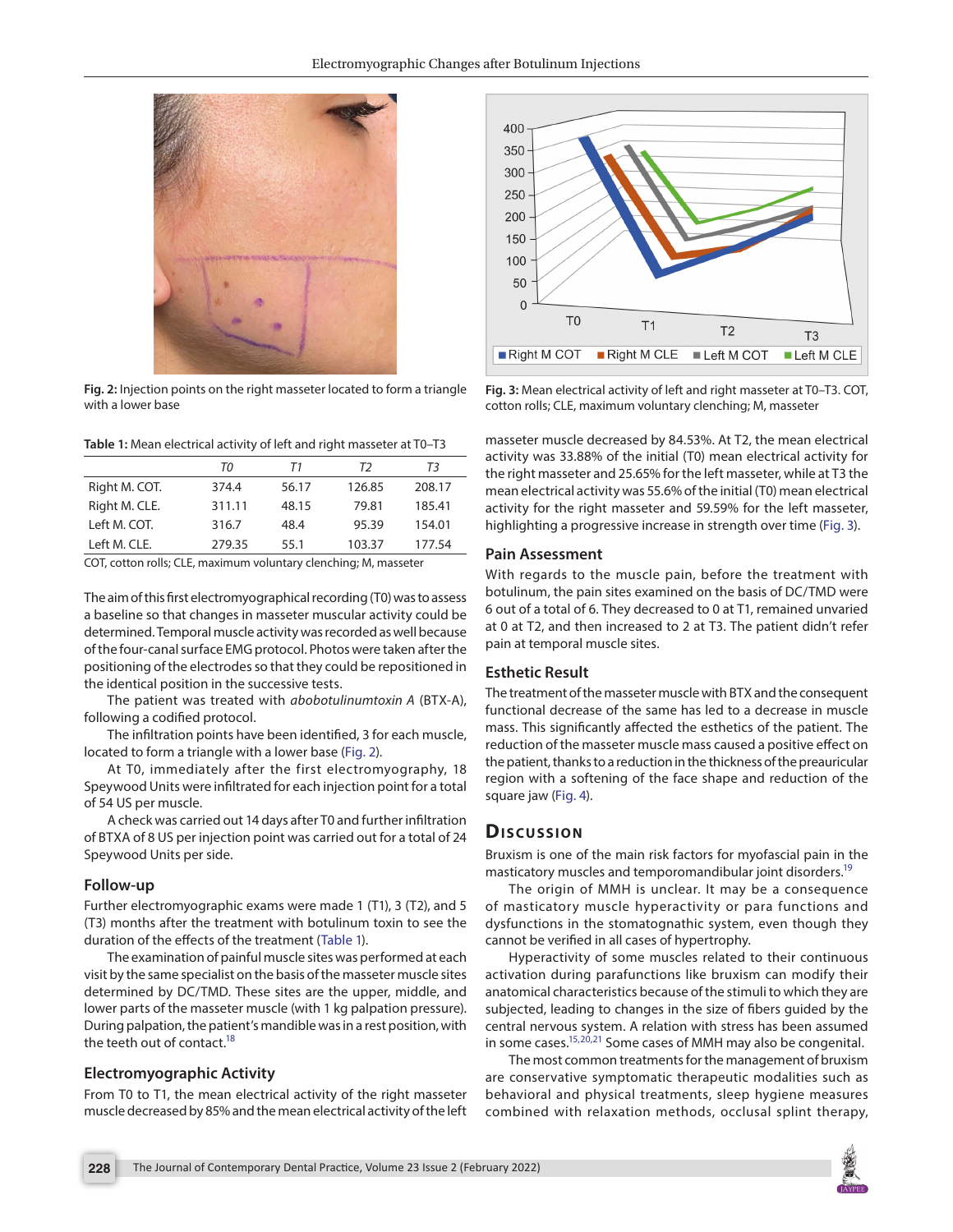

**Figs 4A to D:** (A) Esthetic situation at baseline; (B) After 1 month; (C) After 3 months; and (D) After 5 months

<span id="page-3-0"></span>pharmacological management, methods to increase an individual's awareness, reliant electrical stimulation, and physiotherapy.<sup>15,[22](#page-4-20)[,23](#page-5-0)</sup>

Chronic local muscular contracture has been known to cause inflammation and localized muscular hypoxia leading to chronic myofascial pain[.15](#page-4-17),[24](#page-5-1)

In addition, bruxism also leads to some diseases pertaining to the teeth, such as tooth wear, tooth pain, damage to an implantsupported prosthesis, and periodontal disease, which can be approached in different ways with several techniques. $25-32$  $25-32$ 

Prominent benign masseteric muscle hypertrophy and related increased painful muscle tone can lead the patient to complain about undesired cosmetic alterations in the shape of the face.<sup>1[,33](#page-5-4)[,34](#page-5-5)</sup>

If the patient complains about esthetics, MMH can be treated with surgical or nonsurgical methods. It is difficult to assess the amount and depth of resection of the masseter muscle during surgical excision. Moreover, the surgery is complex and may result in postoperative complications, including bleeding, hematoma, facial nerve damage, asymmetry, and the inability to masticate.<sup>[35,](#page-5-6)[36](#page-5-7)</sup> Botulinum toxin A injection for the treatment of masseteric hypertrophy is a popular alternative due to the simplicity of the procedure and the rapid postoperative recovery times.<sup>[37](#page-5-8),[38](#page-5-9)</sup>

In this case report, the authors opted for an option to avoid surgery and prolonged treatment with occlusal splints and/or drugs to care for both painful bruxism and cosmetic improvement.

Several meta-analyses and reviews demonstrated that botulinum is effective in diseases characterized by increased painful muscle tone, and it might be indicated in bruxers and in patients with myofascial pain.

Sendra et al., in a systematic review of the available literature without language or date restrictions until October 2019, stated that botulinum toxin type A injections are effective in the treatment of the symptoms of primary bruxism in adults.<sup>[39](#page-5-10)</sup>

In a meta-analysis by Cheng et al., the authors found that the pain from bruxism was significantly relieved after BTX-A injection and that BTX-A could reduce the events of sleep bruxism.<sup>19</sup>

Kwon et al. in a review of the application of botulinum toxin in the maxillofacial field in South Korea stated that botulinum toxin effectively decreases square jaw, corrects the patterns of muscle work, and gives relief from pain.[40](#page-5-11)

On the contrary, a systematic review relating the effectiveness and efficacy of BTX-A with bruxism stated that the current literature is inconclusive and does not show enough evidence that bruxism can be treated effectively with BTA injections, even though promising results were shown in individual studies.<sup>4</sup>

BTX-A can be used as an alternative to an occlusal splint in achieving pain relief. Jadhao et al. didn't find a significant difference in the treatment of pain levels in the comparison of a group treated with BTX-A and a group treated with an occlusal splint; according to their research, the use of occlusal splints was as effective as BTX-A application in pain control.

Yurttutan et al. divided 73 patients into three groups. The patients in the first group were given occlusal splints, the patients in the second group were treated with infiltrations of botulinum toxin in the masseter muscles, and the patients in the third group were treated with botulinum toxin together with occlusal splints. At the end of 6 months, questionnaires to evaluate pain showed a significant decrease in the complaints of the patients in the second and third groups. This result led the authors to state that there is a necessity to further analyze the use of occlusal splints to recover from pain in patients with bruxism.<sup>[42](#page-5-13)</sup>

In the clinical case presented in this paper, the patient was not suggested to wear an occlusal splint during nighttime because the muscle activity during maximum voluntary clenching was remarkably decreased as noted by electromyography.

As regards an instrumental point of view, we can find in literature studies stating that BTX-A is effective in reducing muscle activity. Lee et al. demonstrated that episodes of sleep bruxism analyzed with electromyography significantly dropped in the masseter muscle after BTX-A injection, and this reduction was still detectable at 12 weeks, being in line with the duration of BTX-A.<sup>[43](#page-5-14)</sup> Similar results were obtained by Jadhao et al., where the maximal voluntary clenching force was significantly lower in the group treated with BTX-A when compared to both the placebo group and the controls at 3 months after treatment, and after 6 months the decrease was still significant as seen via electromyographic analyses.

Even though protocols on its use have yet to be drawn up, the authors noted that a BTX-A injection is effective in reducing muscle hypertrophy, and this result is esthetically visible and recorded with surface EMG. The aim of cosmetic and pain improvement is thus reached. The only problem is that treatment must be repeated every 4/6 months for consecutive 2–3 years before having stable benefits. In fact, in a variable period between 2 and 12 months after the treatment, the patients, as reported in the literature, have a gradual recurrence of the symptoms and restitutio ad integrum (restoration to original condition) of the neuromuscular plaque. $21,44-48$  $21,44-48$  $21,44-48$ 

Preliminary evidence suggests that muscle activity by a patient after the injection may be beneficial, but concerns that botulinum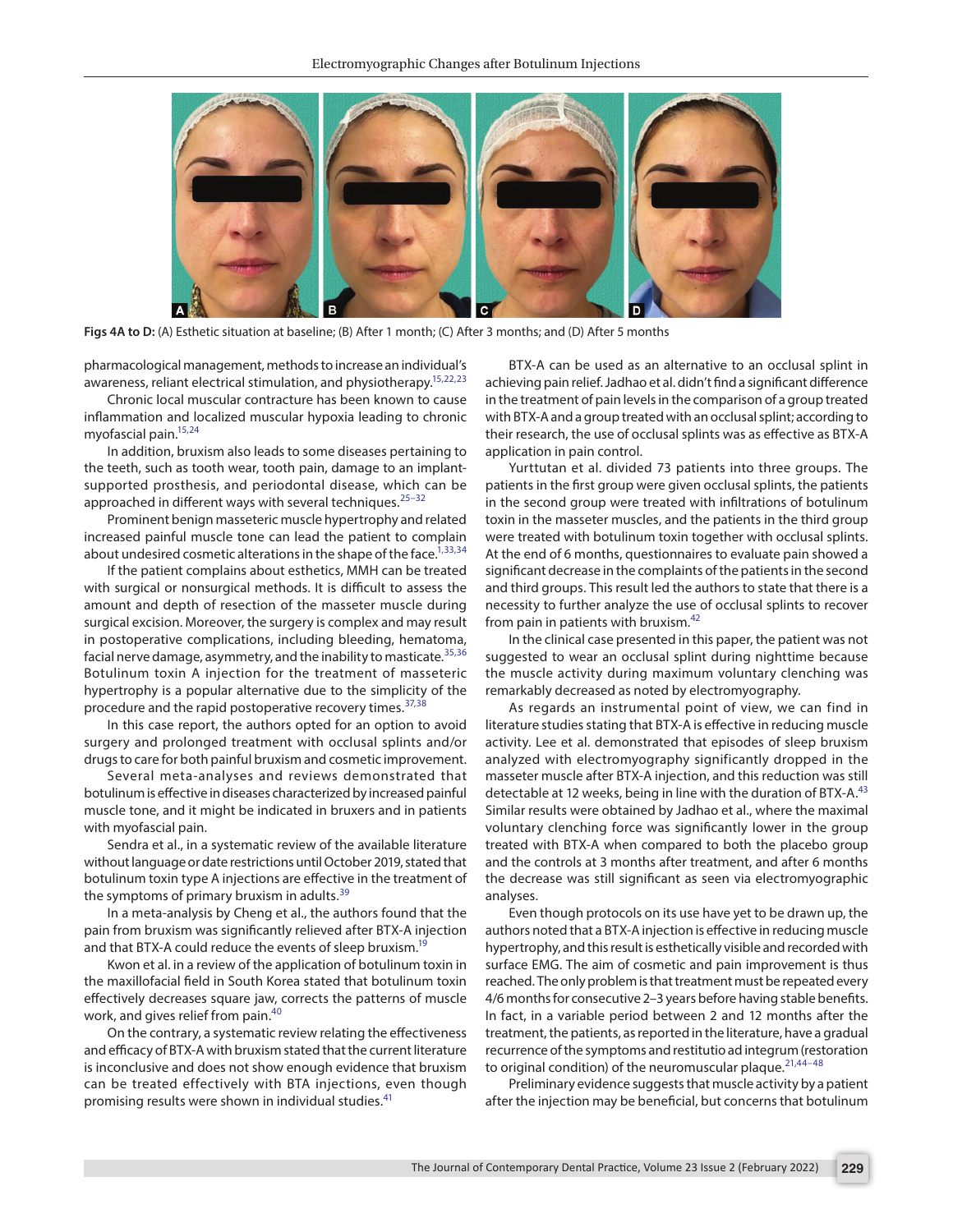administration can lead to osteopenic changes in the condyles and the sites of muscle attachment still exist.

The allergy to the toxin and the presence of inflammation or infection at the injection site is the only real absolute contraindication to the use of botulinum toxin.

Side effects of BTX-A are usually transient, well-tolerated, and related to the spread of the drug in adjacent muscle groups. Dysphagia is the most frequently reported side effect in the literature, but dry mouth, dizziness, and visual disturbances have also been described. Generalized fatigue or the development of severe electromyographic changes is rare. A small percentage of patients (0.28–0.49%) can develop neurotoxin neutralizing antibodies.

## **Future Directions**

Additional, well-designed, adequately powered, controlled randomized studies should be performed to determine the efficacy and long-term outcomes of the use of BTX-A in some temporomandibular disorders and to compare them with other therapeutic alternatives.<sup>[49](#page-5-17)-[53](#page-5-18)</sup>

Follow-up and other electromyographic evaluations are necessary to determine whether to intervene with occlusal splint treatment when the masseter activity recurs to initial values. Another option is the new administration of BTX-A.

## **Clinical Significance**

The most recent reviews of the literature demonstrate that all the studies analyzed show promising results of botulinum toxin type A injections on primary bruxism and increased painful muscle tone with esthetic alterations due to masticatory muscle hyperactivity, even though further research in this area is needed.<sup>[39,](#page-5-10)41</sup> Randomized clinical trial studies involving larger groups and long period follow-ups are still needed to establish effective protocols.

With the analysis of muscle activity by surface EMG, the clinician is provided with important information regarding muscle activity changes after BTX-A injection, thanks to a simple, noninvasive, and quick exam.

This case report shows that treatment with BTX-A can lead, in the short term, to a reduction in orofacial pain due to a decrease in muscle electrical activity detected with an oral electromyograph. Because of her esthetic request, the esthetic result obtained in this young female patient is equally valuable.

# **ACKNOWLEDGMENTS**

All authors gave their final approval and agreed to be accountable for all aspects of the work.

# **Re f e r e n c e s**

- <span id="page-4-0"></span>1. Quezada-Gaon N, Wortsman X, Peñaloza O, et al. Comparison of clinical marking and ultrasound-guided injection of Botulinum type A toxin into the masseter muscles for treating bruxism and its cosmetic effects. J Cosmet Dermatol 2016;15(3):238–244. DOI: 10.1111/ jocd.12208.
- <span id="page-4-1"></span>2. Bayrak NB, Zeybek M, Sanlioglu I, et al. Assessment of changes in masseter muscle by three-dimensional close-range photogrammetry after Botulinum toxin type-A injection: a case report with review of literature. J Pak Med Assoc 2019;69(3):418–422. PMID: 30890839.
- <span id="page-4-2"></span>3. Fedorowicz Z, vanZuuren EJ, Schoones J. Botulinum toxin for masseter hypertrophy. Cochrane Database of Systematic Reviews 2013, Issue 9. Art. No.: CD007510. DOI: 10.1002/14651858.CD007510.pub3.
- <span id="page-4-3"></span>4. Diracoglu D, Sahbaz T, Alptekin K, et al. Effects of ultrasoundassisted botulinum neurotoxin-A injection in patients with bruxism and masseter hypertrophy. Turk J Phys Med Rehabil 2021;67(3): 351–356. DOI: 10.5606/tftrd.2021.6288.
- 5. Yap AU, Chua AP. Sleep bruxism: current knowledge and contemporary management. J Conserv Dent 2016;19(5):383–389. DOI: 10.4103/0972-0707.190007.
- <span id="page-4-4"></span>6. Cortese M, Pigato G, Casiraghi G, et al. Evaluation of the oropharyngeal airway space in Class II malocclusion treated with mandibular activator: a retrospective study. J Contemp Dent Pract 2020;21(6): 666–672. PMID: 33025936.
- <span id="page-4-5"></span>7. Manfredini D, Ahlberg J, Lobbezoo F. Bruxism definition: past, present, and future-what should a prosthodontist know? J Prosthet Dent 2021;S0022–3913(21)00074–3. DOI: 10.1016/j.prosdent.2021.01.026.
- <span id="page-4-6"></span>8. Kaya DI, Ataoglu H. Botulinum toxin treatment of temporomandib ular joint pain in patients with bruxism: a prospective and randomized clinical study. Niger J Clin Pract 2021;24(3):412–417. DOI: 10.4103/njcp.njcp\_251\_20
- <span id="page-4-7"></span>9. Bianco E, Nanussi A, Bellotti D, et al. Clinical and functional analyses of the musculoskeletal balance with oral electromyography and stabilometric platform in athletes of different disciplines. World J Dent 2020;11(3):166–171. DOI: 10.5005/jp-journals-10015-1722.
- <span id="page-4-8"></span>10. Ham JW. Masseter muscle reduction procedure with radiofrequency coagulation. J Oral Maxillofac Surg 2009;67(2):457–463. DOI: 10.1016/j.joms.2006.04.012.
- <span id="page-4-9"></span>11. Beckers HL. Masseteric muscle hypertrophy and its intraoral surgical correction. J Maxillofac Surg 1977;5(1):28–35. DOI: 10.1016/ s0301-0503(77)80072-6.
- <span id="page-4-10"></span>12. Nigam PK, Nigam A. Botulinum toxin. Indian J Dermatol 2010;55(1): 8–14. DOI: 10.4103/0019-5154.60343.
- <span id="page-4-11"></span>13. Bhattacharjee K, Singh M, Bhattacharjee H. Extended effect after a single dose of type A botulinum toxin for asymmetric masseter muscle hypertrophy. Indian J Plast Surg 2015;48(2):196–199. DOI: 10.4103/0970-0358.163061
- <span id="page-4-12"></span>14. Ferrario VF, Sforza C, Colombo A, et al. An electromyographic investigation of masticatory muscles symmetry in normo-occlusion subjects. J Oral Rehabil 2000;27(1):33–40. DOI: 10.1046/j.1365- 2842.2000.00490.x.
- <span id="page-4-17"></span>15. Maddalone M, Bianco E, Nanussi A, et al. Treatment of temporomandibular disorders of muscular origin with a silicon oral device (Alifix®): electromyographic analysis. J Contemp Dent Pract 2019;20(12):1367–1374. PMID: 32381834.
- <span id="page-4-13"></span>16. Maddalone M, Nanussi A, Varisco M, et al. Electromyographic evaluation of masticatory muscles in a young patient with crossbite treated with rapid palatal expander: a case report. J Contemp Dent Pract 2020;21(11):1279–1283. PMID: 33850076.
- <span id="page-4-14"></span>17. Beddis H, Pemberton M, Davies S. Sleep bruxism: an overview for clinicians. Br Dent J 2018;225(6):497–501. DOI: 10.1038/ sj.bdj.2018.757.
- <span id="page-4-15"></span>18. Ohrbach R (ed.). Diagnostic Criteria for Temporomandibular Disorders: Assessment Instruments. Version 15 May 2016. www.rdctmdinternational.org.
- <span id="page-4-16"></span>19. Cheng Y, Yuan L, Ma L, et al. Efficacy of botulinum-A for nocturnal bruxism pain and the occurrence of bruxism events: a meta-analysis and systematic review. Br J Oral Maxillofac Surg 2022;60(2):174–182. DOI: 10.1016/j.bjoms.2021.03.005.
- <span id="page-4-18"></span>20. Frank AS. Masticatory muscle hyperactivity and temporomandibular joint dysfunction. J Prosthet Dent 1965;15(6):1122–1131. DOI: 10.1016/0022-3913(65)90188-5.
- <span id="page-4-19"></span>21. Graziano P, Dell'Aversana Orabona G, Astarita F, et al. Bilateral hypertrophy of masseteric and temporalis muscles, our fifteen patients and review of literature. Eur Rev Med Pharmacol Sci 2016;20(1):7–11. PMID: 26813447.
- <span id="page-4-20"></span>22. Dias R, Vaz R, Rodrigues MJ, et al. Utility of smartphone-based realtime report (Ecological Momentary Assessment) in the assessment and monitoring of awake bruxism: a multiple-week interval study in a Portuguese population of university students. J Oral Rehabil 2021;48(12):1307–1313. DOI: 10.1111/joor.13259.